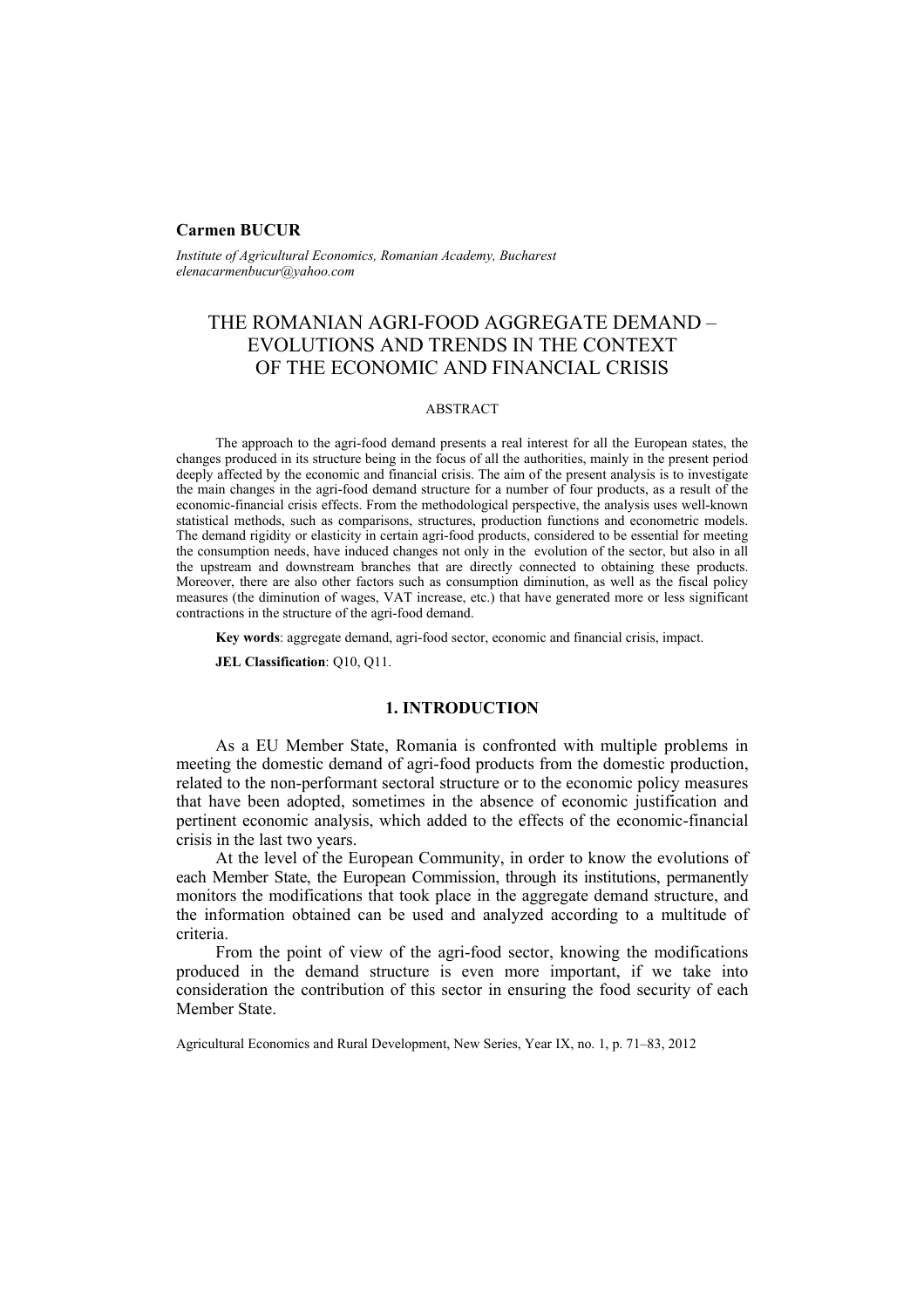Knowing the main modifications produced at the aggregate demand level can represent, both for the decision-makers and for the economic entities involved in the production process, warning signals that the adopted measures do not reach their goals, namely ensuring the equilibrium between demand and supply, and the food security for the population, implicitly.

# **2. STATE OF KNOWLEDGE**

The agri-food aggregate demand has been the object of several studies, both at international level and in Romania, given its importance in meeting the domestic consumption needs of the population in each state, in ensuring food security and for the identification of new niches for agri-food production in the countries where the domestic possibilities are low or insufficiently developed.

The investigation of the agri-food demand is made under the background of the globalization tendency, manifested with different intensities, and mainly under the background of population increase, as a result of a positive demographic rate. The 7 billion inhabitants of the Earth in the year 2011 raise problems for many states in relation with ensuring the necessary food and social and health care for their populations. Furthermore, the population increase forecast to 9 billion people in the next 30 years should be a warning signal in the identification of solutions for meeting the consumption needs.

In the investigation of the aggregate food demand, the econometric modeling is increasingly used, which has the advantage of developing scenarios/hypotheses that can represent a support in the design and implementation of economic and social policy measures in this field.

At national level, the approach to the agri-food demand made the object of several academic and basic research studies, whose aim was either to present theoretical approach modalities to this issue or to quantify the modifications produced in the domestic demand structure. These studies and research works give the authorities with attributions in this field the basic elements for the substantiation of the economic and social policy.

The approach to this theme is in the context of the multiple changes that have taken place in the period after Romania's accession to the European Union, correlated with the aggressive presence of the economic-financial crisis, whose effects are still manifested in the national economy and in the domestic demand of agri-food products implicitly.

## **3. MATERIAL AND METHOD**

In order to identify the main changes that have been produced in the agrifood aggregate demand structure, we used the available information from the Tempo-Online Database of the National Institute of Statistics.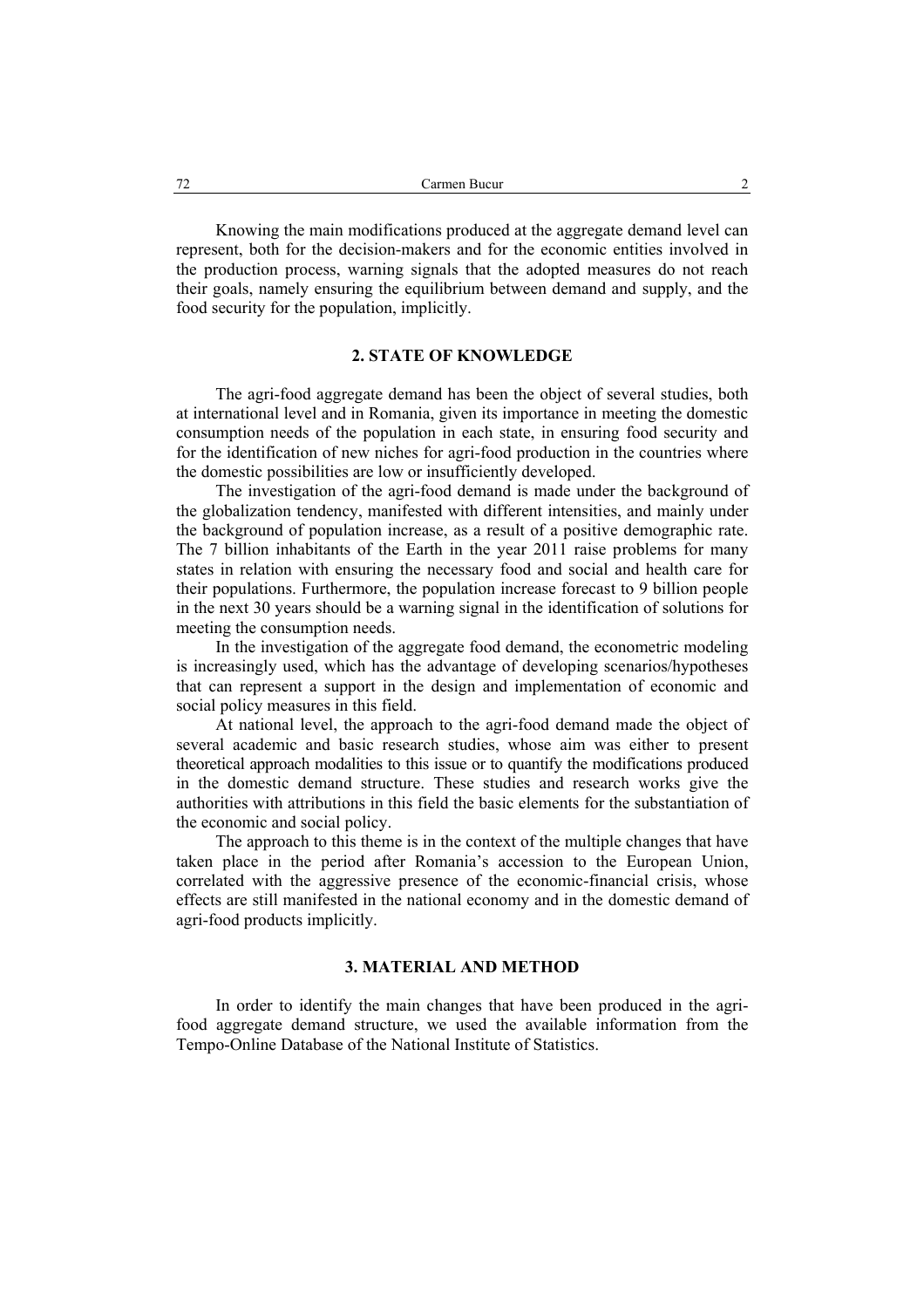For data analysis, well-known statistical methods have been used, i.e. comparisons, dynamics and structure, the results being presented under the form of tables and graphic representations.

A special observation should be made, with regard to the period of the analysis, which was enlarged or limited, sometimes, to other time periods, due to the lack of available data.

At the same time, on the basis of data series, econometric models were also constructed, which enable the establishment of certain demand functions, according to certain effort indicators.

At the same time, it must be mentioned that in the case of value indicators, we used the transformation into comparable prices of the latest available statistical year, so as to avoid certain inadequate assessments of results that incorporate inflation into the nominal prices. For the transformation of values into comparable prices of the last year, the general consumer price index was used.

The present approach is structured into three parts dedicated to:

• the analysis of the monthly inflation modifications in the period January 2009–August 2011, together with capturing the main modifications produced in the consumer basket structure (of the share of different categories of products in the calculation of CPI);

• the analysis of the modifications produced in the structure of incomes, expenses, consumption of agri-food products and in the prices of certain products, by three types of households (total, employees and pensioners);

• modelling the demand of agri-food products, using the Eviews software, for a number of four products: milk, eggs, cow telemea cheese and potatoes.

## **4. RESULTS AND DISCUSSIONS**

## **4.1. Inflation evolution in the agri-food products**

In 5 years' time (2007–2011), the agri-food products changed their share in the calculation of the general price index (CPI), which reflects the change of the consumer basket structure, temporarily, as an effect of crisis, or definitively, following the modernization tendency and population's consumption improvement.

In the period 2007–2011, the share of food commodities in CPI calculation decreased by 3.8% (from 3892 in 2007 to 3745 in 2011). Out of this 3.8%, 0.3 percent represents the diminution in the period 2011–2009. Among the agrifood products that are used in CPI calculation, those with a significant diminution of their share in the year 2011 compared to 2007 are the following:

- margarine  $(-40.6\%)$ ;
- wheat flour  $(-38.1\%)$ ;
- canned fruit  $(-30\%)$ :
- fresh eggs  $(-22.5\%)$ ;
- potatoes  $(-21.7\%)$ .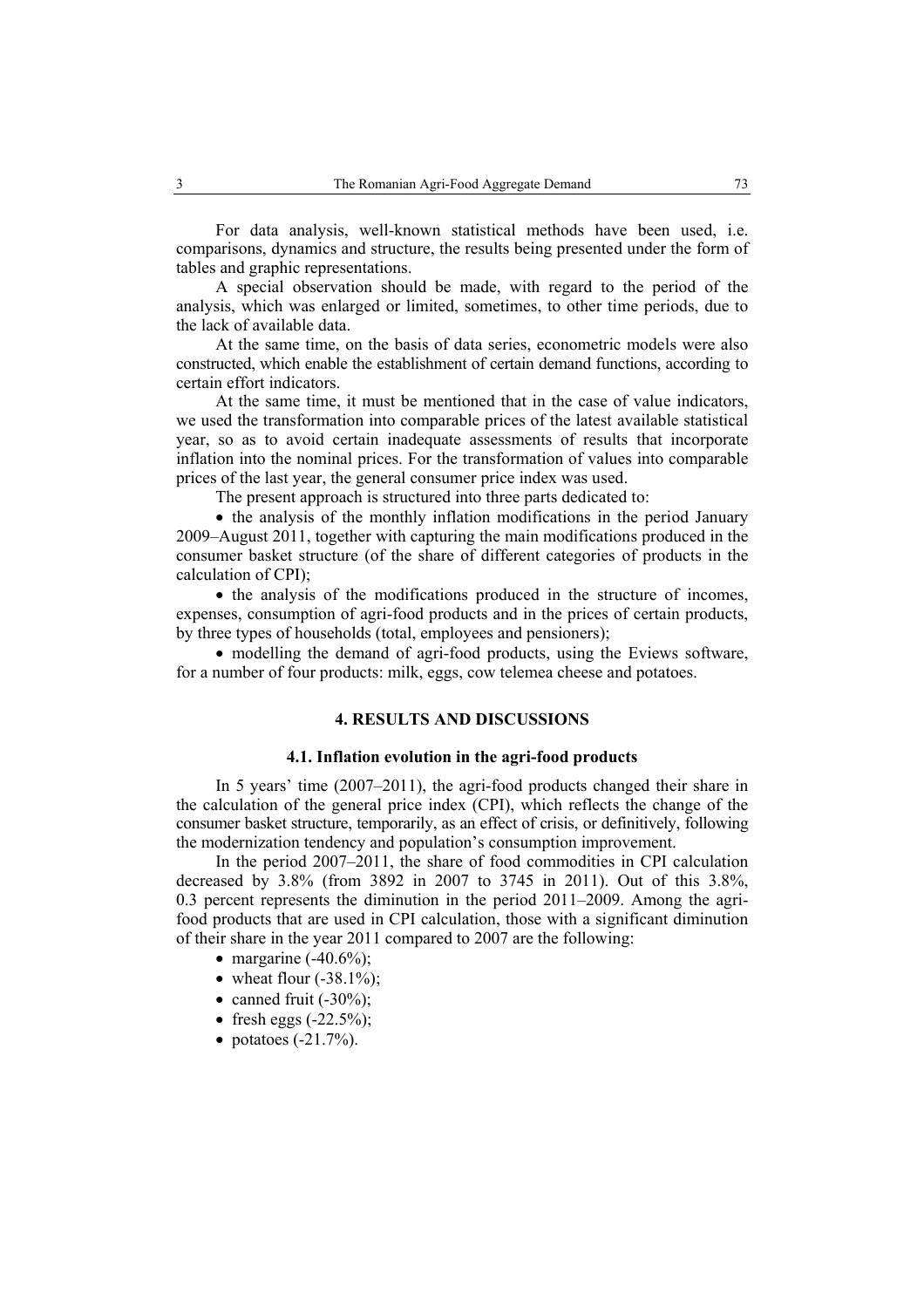The bakery specialties and the fresh and frozen fish lie at the opposite pole, which increased their share in CPI calculation by 50%, followed by 11.5 percent in butter, whose specific weight increased by 38.5% in the period 2007–2011 (Table 1).

The modifications that took place in CPI calculation modality, generated by the food commodities, can be also explained by taking into consideration the reorientations in the sector of non-food commodities and services. In this respect, in the non-food commodities, the greatest increase of shares in CPI calculation was noticed for the following commodities in the period 2007–2011:

- tobacco and cigarettes  $(+29.8\%)$ ;
- detergents  $(+28.1\%)$ ;
- chemical items  $(+26.5\%)$ .

|  | Evolution of food commodities share in CPI calculation in the period 2007-2011 |  |  |  |  |
|--|--------------------------------------------------------------------------------|--|--|--|--|
|  |                                                                                |  |  |  |  |

*Table 1* 

|                                                           | 2007           | 2008           | 2009           | 2010           | 2011           | 2011/2007 | 2011/2009 |
|-----------------------------------------------------------|----------------|----------------|----------------|----------------|----------------|-----------|-----------|
|                                                           |                |                |                |                |                | (%)       | (%)       |
| <b>Total</b>                                              | 10000          | 10000          | 10000          | 10000          | 10000          | 0.0       | 0.0       |
| <b>Total food commodities</b>                             | 3892           | 3750           | 3758           | 3739           | 3745           | $-3.8$    | $-0.3$    |
| <b>Milling and bakery products</b>                        | 864            | 770            | 765            | 791            | 763            | $-11.7$   | $-0.3$    |
| milling products                                          | 59             | 46             | 48             | 48             | 43             | $-27.1$   | $-10.4$   |
| - wheat flour                                             | 42             | 31             | 31             | 29             | 26             | $-38.1$   | $-16.1$   |
| - maize flour                                             | 17             | 15             | 17             | 19             | 16             | $-5.9$    | $-5.9$    |
| - Bread, bakery products,                                 |                |                |                |                |                |           |           |
| specialties, by-products wheat,                           | 721            | 646            | 642            | 658            | 624            | $-13.5$   | $-2.8$    |
| maize, rye                                                |                |                |                |                |                |           |           |
| Bread                                                     | 657            | 583            | 579            | 587            | 551            | $-16.1$   | $-4.8$    |
| Bakery products                                           | 16             | 15             | 15             | 19             | 19             | 18.8      | 26.7      |
| <b>Bakery</b> specialties                                 | 22             | 24             | 26             | 31             | 33             | 50.0      | 26.9      |
| Vegetables and canned vegetables                          | 399            | 380            | 404            | 362            | 363            | $-9.0$    | $-10.1$   |
| - White beans and other leguminous                        | 21             | 18             | 18             | 19             | 21             | 0.0       | 16.7      |
| crops                                                     |                |                |                |                |                |           |           |
| - Potatoes                                                | 92             | 106            | 92             | 68             | 72             | $-21.7$   | $-21.7$   |
| Other vegetables and canned<br>vegetables                 | 229            | 201            | 231            | 213            | 207            | $-9.6$    | $-10.4$   |
| <b>Fruit and canned fruit</b>                             | 209            | 216            | 242            | 245            | 235            | 12.4      | $-2.9$    |
| - Fresh fruit                                             | 104            | 105            | 120            | 126            | 119            | 14.4      | $-0.8$    |
| Citrus and other exotic fruit                             | 95             | 102            | 113            | 110            | 109            | 14.7      | $-3.5$    |
| Canned fruit                                              | 10             | $\overline{9}$ | $\overline{9}$ | $\overline{9}$ | $\overline{7}$ | $-30.0$   | $-22.2$   |
| Oil, lard, fats                                           | 169            | 145            | 141            | 176            | 136            | $-19.5$   | $-3.5$    |
| - Edible oil                                              | 133            | 115            | 116            | 154            | 115            | $-13.5$   | $-0.9$    |
| - Margarine                                               | 32             | 27             | 23             | 20             | 19             | $-40.6$   | $-17.4$   |
| Meat, meat preparations and<br>canned meat, out of which: | 964            | 945            | 910            | 897            | 934            | $-3.1$    | 2.6       |
| Beef                                                      | 112            | 110            | 108            | 101            | 101            | $-9.8$    | $-6.5$    |
| - Pork                                                    | 232            | 229            | 210            | 213            | 226            | $-2.6$    | 7.6       |
| - Poultry meat                                            | 243            | 227            | 231            | 231            | 249            | 2.5       | 7.8       |
| - Meat preparations                                       | 313            | 317            | 304            | 283            | 289            | $-7.7$    | $-4.9$    |
| Canned meat                                               | 18             | 18             | 16             | 15             | 16             | $-11.1$   | 0.0       |
| <b>Fish and canned fish</b>                               | 115            | 119            | 115            | 115            | 126            | 9.6       | 9.6       |
| - Fresh and frozen fish                                   | 60             | 62             | 91             | 81             | 90             | 50.0      | $-1.1$    |
| Canned fish and other fish<br>products                    | $\overline{4}$ | $\overline{4}$ | 8              | 8              | 8              | 100.0     | 0.0       |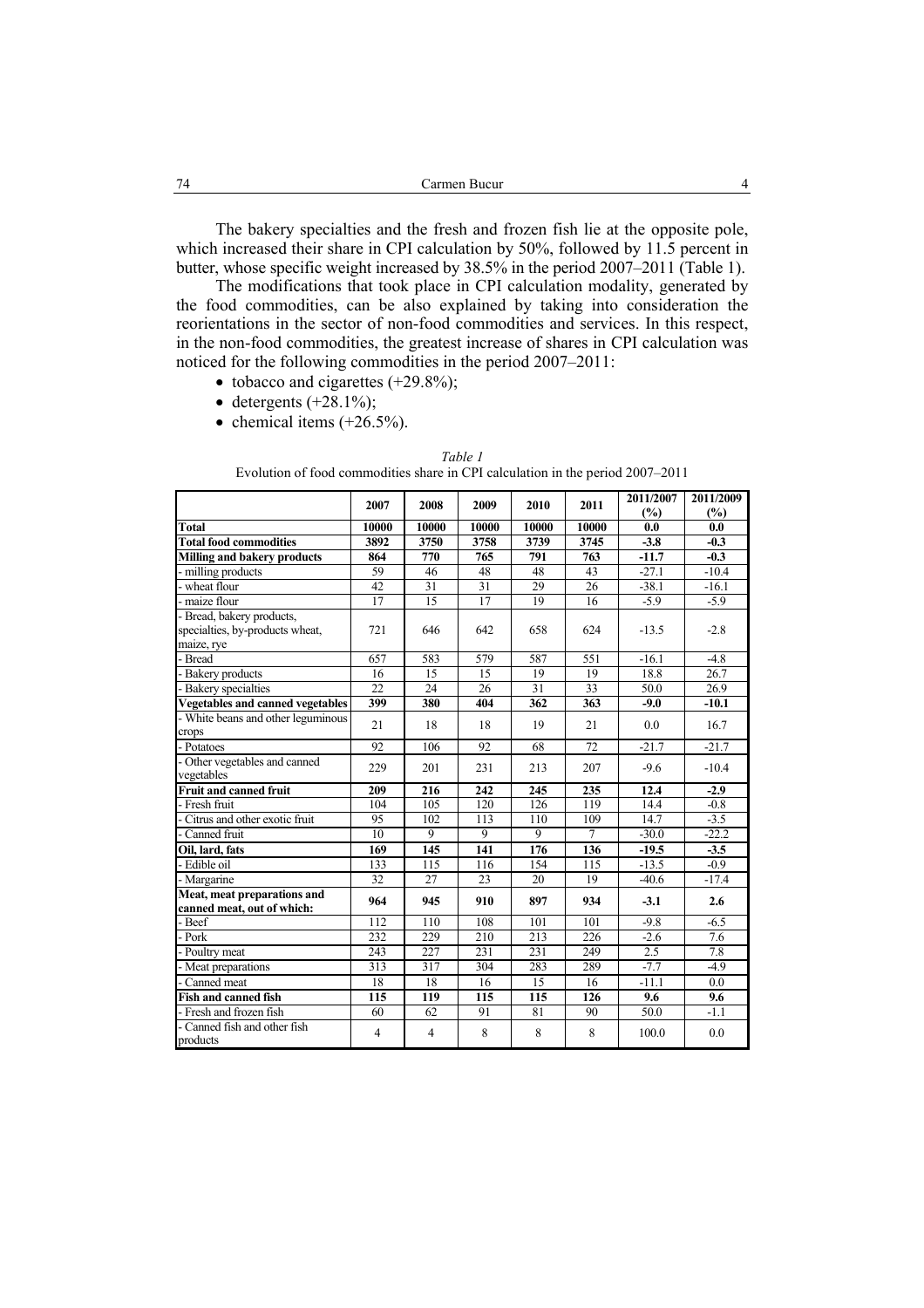| Milk and dairy products                                        | 492 | 481 | 493 | 512 | 543 | 10.4    | 10.1    |
|----------------------------------------------------------------|-----|-----|-----|-----|-----|---------|---------|
| - Milk – total                                                 | 252 | 239 | 247 | 261 | 271 | 7.5     | 9.7     |
| - Cow milk                                                     | 50  | 38  | 39  | 42  | 43  | $-14.0$ | 10.3    |
| - Cheese – total                                               | 115 | 112 | 112 | 115 | 129 | 12.2    | 15.2    |
| - Cow cheese (telemea)                                         | 60  | 54  | 63  | 65  | 72  | 20.0    | 14.3    |
| - Sheep cheese (telemea)                                       | 48  | 45  | 45  | 46  | 52  | 8.3     | 15.6    |
| - Butter                                                       | 13  | 13  | 15  | 16  | 18  | 38.5    | 20.0    |
| <b>Eggs</b>                                                    | 80  | 70  | 68  | 61  | 62  | $-22.5$ | $-8.8$  |
| Sugar, sugary products and bee<br>honey                        | 167 | 186 | 172 | 156 | 161 | $-3.6$  | $-6.4$  |
| - Sugar                                                        | 76  | 90  | 74  | 60  | 61  | $-19.7$ | $-17.6$ |
| - Bee honey                                                    | 12  | 12  | 12  | 12  | 14  | 16.7    | 16.7    |
| - Cocoa and coffee                                             | 106 | 104 | 101 | 93  | 97  | $-8.5$  | $-4.0$  |
| - Coffee                                                       | 102 | 101 | 98  | 90  | 94  | $-7.8$  | $-4.1$  |
| <b>Alcoholic drinks</b>                                        | 133 | 137 | 139 | 131 | 123 | $-7.5$  | $-11.5$ |
| - Wine                                                         | 26  | 27  | 28  | 26  | 24  | $-7.7$  | $-14.3$ |
| - Plum brandy, other brandies and<br>other alcoholic beverages | 29  | 28  | 26  | 25  | 23  | $-20.7$ | $-11.5$ |
| - Beer                                                         | 73  | 78  | 81  | 76  | 73  | 0.0     | $-9.9$  |
| <b>Other food products</b>                                     | 194 | 197 | 208 | 200 | 202 | 4.1     | $-2.9$  |

*Source*: Calculations based on NIS data, 2011.

In these three categories of products, about 50% of this increase is generated by the evolutions in the last three years (2009–2011). Among the three large categories of commodities (food, non-food and services), the services experienced the most significant increase of their share in CPI, which was up by 4.5 percent in the period 2007–2011. In the category of services, the rents increased by 55.3% in total PCI in 2011 compared to 2007, only 2.8% representing the increase in the period 2009–2011.

"The moment July 2010", when VAT was up by 5 percent, represented an extremely important inflexion point in the monthly evolution of inflation. "The return of prices" in August 2010 to a lower level compared to July 2010 reflects the fact that VAT increase did not significantly feed inflation increase. Inflation increase in the early months of the year can be the result of either import price oscillations, as a result of the exchange rate, or of the increase of excise taxes in certain products (cigarettes, coffee, and alcohol). Among the food commodities that experienced high inflation, we can mention the edible oil, in which inflation fluctuated from 15.81% (January 2009/January 2008) to 20.75% (August 2011/August 2010), compared to the corresponding months of the previous year.

# **4.2. Modifications in the structure of agri-food demand in the period 2007–2010**

As we have mentioned above, the values of data were deflated so as to eliminate inflation influence from the values of indicators. For this purpose, we used the general consumer price index<sup>1</sup>, all the indicators being transformed in

<sup>1</sup> In the period 2007–2010, the consumer price index, on the 2007 basis, had the following values:  $2007 = 1.000$ ;  $2008 = 1.0785$ ;  $2009 = 1.1388$ ;  $2010 = 1.2081$ .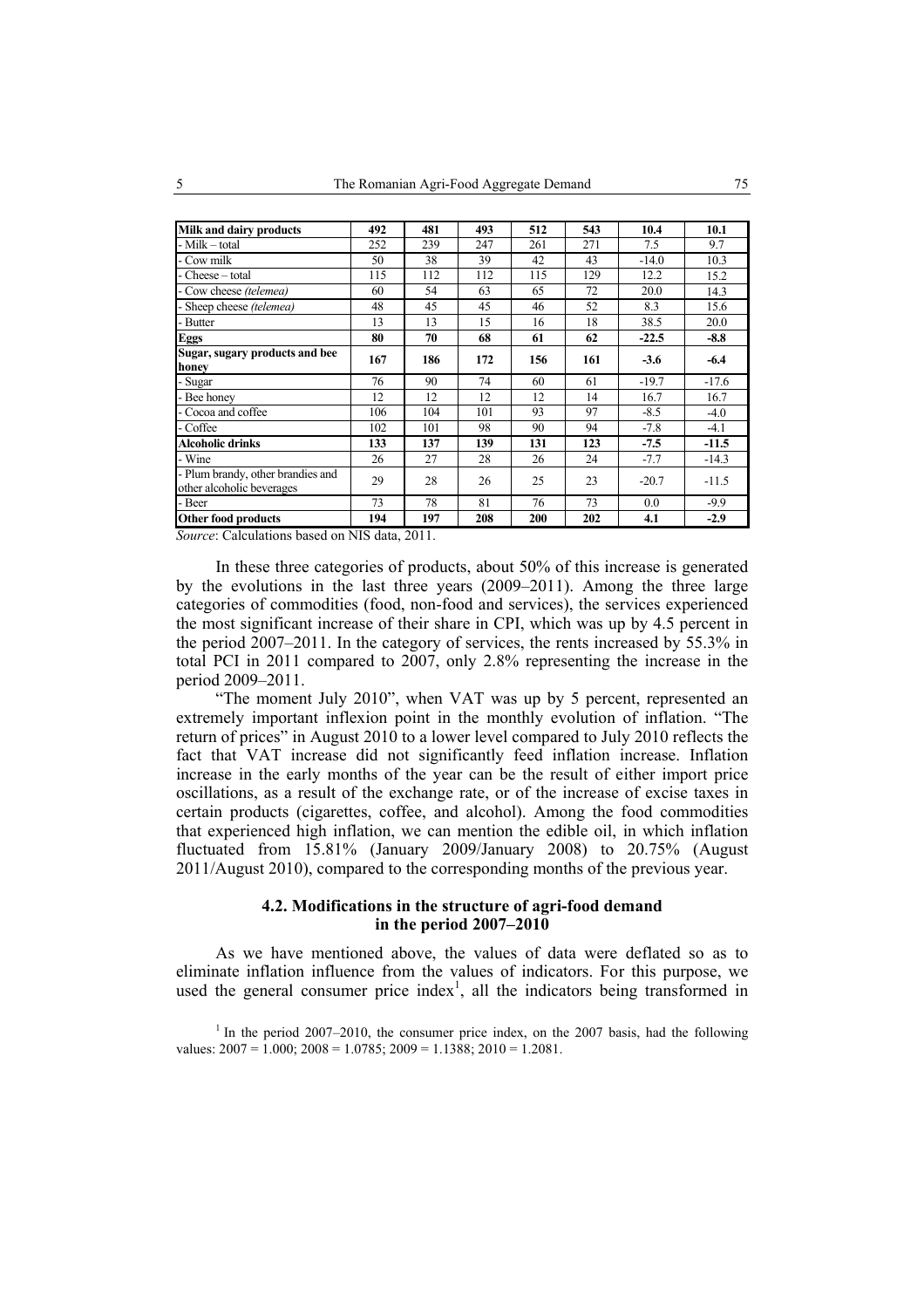2010 prices. In the period 2007–2010, the total incomes of households (except for the values of incomes related to self-consumption) rose by 15.2%, while in the period of crisis (2009–2010), incomes decreased by 6.8%. By the two investigated categories of households, i.e. employees and pensioners, the incomes oscillated, to reach an increase by 30% in the pensioners' households (2010/2007) and decreased by 4.6% (pensioners, 2010/2009) and 6.8% (employees, 2010/2009). The total expenditures for purchasing agri-food products followed the same trend (monthly averages per person, expressed in 2010 prices), yet by lower percentages compared to the level of incomes. Thus, the expenditures of the households of pensioners for the procurement of agri-food products increased by 18.7% in the year 2010 compared to 2007, while in the period 2009–2010 these diminished by 3.7% (Table 2).

| Table 2                                                                                  |
|------------------------------------------------------------------------------------------|
| Evolution of total incomes of households (self-consumption excluded) and of expenditures |
| for buying agri-food products in the period $2007-2010$ , by household types             |

|                    | 2007   | 2008   | 2009   | 2010   | 2010/2007 (%)                                                                | 2010/2009 (%) |  |  |  |  |
|--------------------|--------|--------|--------|--------|------------------------------------------------------------------------------|---------------|--|--|--|--|
| Incomes (RON 2010) |        |        |        |        |                                                                              |               |  |  |  |  |
| <b>Total</b>       | 1715.8 | 2057.0 | 2119.7 | 1976.5 | 15.2                                                                         | -6.8          |  |  |  |  |
| <b>Employees</b>   | 2612.9 | 2969.1 | 3057.4 | 2854.5 | 9.2                                                                          | $-6.6$        |  |  |  |  |
| Pensioners         | 1203.9 | 1563.8 | 1639.9 | 1564.5 | 29.9                                                                         | $-4.6$        |  |  |  |  |
|                    |        |        |        |        | Total expenditures agri-food products – monthly averages per person RON 2010 |               |  |  |  |  |
| <b>Total</b>       | 150.6  | 174.1  | 177.7  | 168.6  | 11.9                                                                         | $-5.2$        |  |  |  |  |
| Employees          | 178.2  | 200.4  | 203.2  | 191.8  | 7.7                                                                          | $-5.6$        |  |  |  |  |
| Pensioners         | 146.7  | 174.2  | 180.9  | 174.2  | 18.7                                                                         | $-3.7$        |  |  |  |  |

*Source:* Calculations based on NIS data, 2011.

In the period 2007–2010, the household expenditures fluctuated, both overall and by certain types of households; thus, in the case of households of employees, the expenditures for food significantly increased compared to the households of pensioners, whose income sources and size, as well as a different consumption structure, induced a diminution of the expenditures allocated to foodstuffs.

The available information reveals the propensity of the households of pensioners for vegetables or low energy products, generated less from the desire to eat such products but rather by the low level of incomes and pensioners' orientation towards meeting their needs of first necessity (medicine, payment of utilities, etc.).

The involutions of the level of expenditures for buying foodstuffs in the throughout the period 2007–2010 are the result of the modifications imposed by the budgetary constraints under the background of the economic-financial crisis, whose first signs appeared in 2009. In 2009 and 2010, the expenditures for buying foodstuffs significantly decreased, being extremely noticeable in the households of employees, whose incomes, mainly from wages, significantly diminished. The diminution of the number of employees, simultaneously with the diminution of incomes, impacted the level of paid social contributions and the possibility of paying the pensions, which entailed, as expected, the deterioration of the living standard both on the households of employees and on the households of pensioners in particular.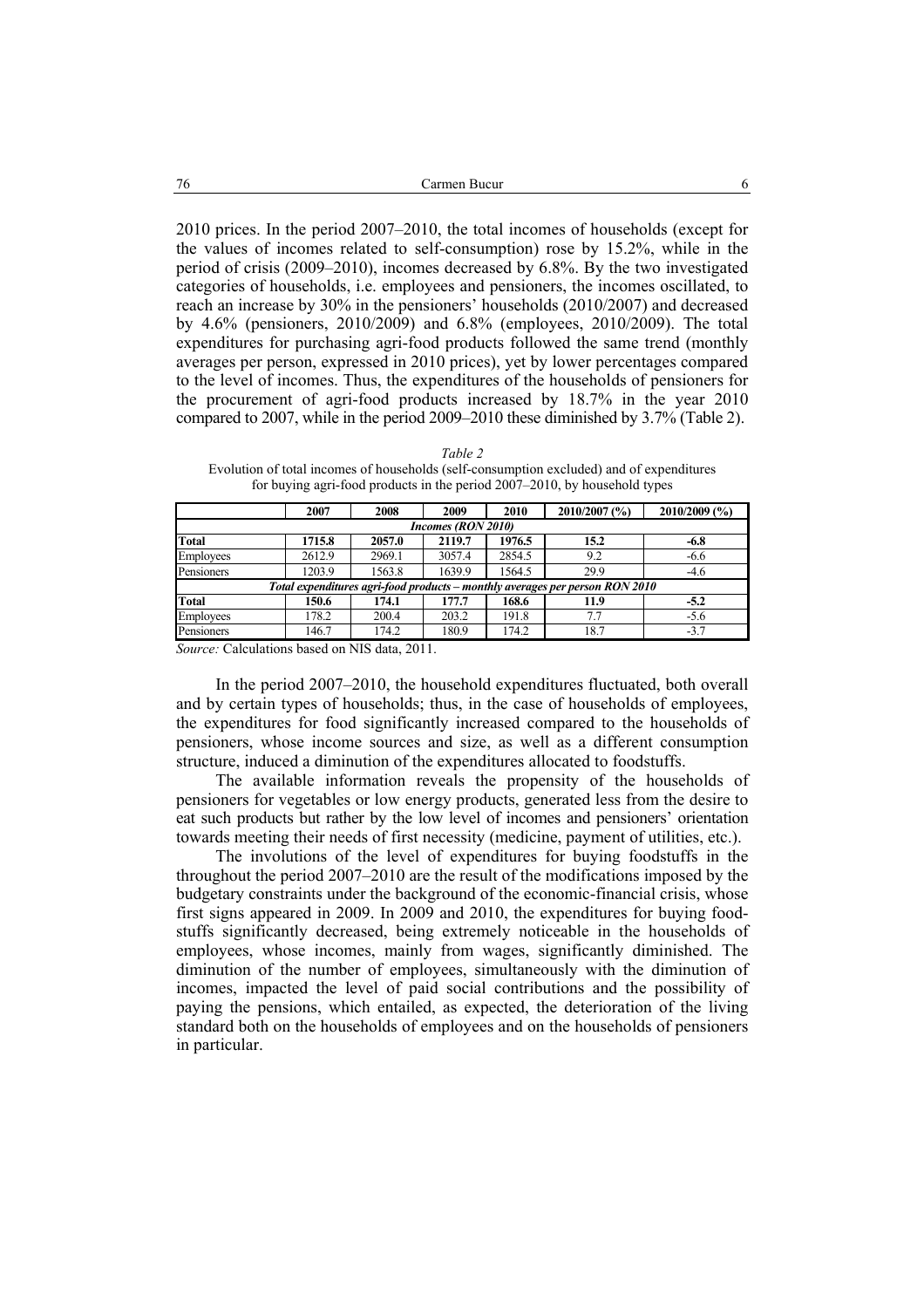These add to the increase of debt level (increase of VAT, excise taxes, of different contributions, taxes and fees), which led to the modification of expenditure distribution at household level both per total households and by household type.

Following the price fluctuations, the purchased quantities of agri-food products decreased by household types. For example, the purchased amount of bread and bakery products diminished in the period 2007–2010 by 5.1% per total households, the "drop" amounting to 7.2% in the household of employees and to 4.1% in the households of pensioners (Table 3).

As in the previous case, in the last two years (2009 and 2010) the consumption of agri-food products decreased, resulting in a significant diminution of the purchased amounts, by types of households. Thus, for example, in only two years, the purchased beef diminished by 16.2% in the case of households of employees and by almost 13% in the case of the households of pensioners.

| Product                                            | <b>Total</b><br>house-<br>holds | <b>Employees</b> | <b>Pensioners</b> | Product                                            | <b>Total</b><br>households | <b>Employees</b> | <b>Pensioners</b> |
|----------------------------------------------------|---------------------------------|------------------|-------------------|----------------------------------------------------|----------------------------|------------------|-------------------|
| Cereals and cereal products                        |                                 |                  |                   | Plums                                              |                            |                  |                   |
| (kg)                                               | $-4.6$                          | $-5.2$           | $-4.6$            |                                                    | 150.0                      | 95.2             | 195.0             |
| Bread and bakery products                          | $-5.1$                          | $-7.2$           | $-4.1$            | Grapes                                             | $-14.4$                    | $-25.6$          | 62.7              |
| Maize flour                                        |                                 |                  |                   | Strawberries and                                   |                            |                  |                   |
|                                                    | $-3.3$                          | 1.8              | $-10.2$           | raspberries                                        | 31.4                       | 30.0             | 37.9              |
| Wheat flour                                        | $-9.1$                          | 3.8              | $-7.4$            | Nuts in shell                                      | 40.0                       | 60.0             | 31.6              |
| Pasta                                              | $-1.6$                          | $-0.4$           | $-1.8$            | <b>Bananas</b>                                     | 4.4                        | 1.2              | 16.5              |
| Rice                                               | $-2.4$                          | $-0.8$           | $-1.8$            | Oranges, mandarins and<br>lemons                   | 25.3                       | 19.8             | 33.3              |
| Fresh meat total (kg)                              | 14.8                            | 6.6              | 24.1              | Melons and water<br>melons $(kg)$                  | 25.1                       | 19.9             | 35.0              |
| Beef                                               | $-19.7$                         | $-29.4$          | $-5.3$            | Dry beans and other<br>leguminous crops (kg)       | 60                         | 0.6              | 11.4              |
| Pork                                               | 19.4                            | 13.1             | 26.3              | Potatoes                                           | $-7.2$                     | $-9.4$           | $-6.1$            |
| Poultry meat                                       | 20.2                            | 10.4             | 28.7              | Vegetables and canned<br>vegetables                | 6.9                        | 5.9              | 12.1              |
| Meat preparations (kg)                             | 4.0                             | $-2.8$           | 13.4              | Cabbages and<br>cauliflower                        | 9.8                        | 9.1              | 10.0              |
| Canned meat and canned<br>meat and vegetables (kg) | 4.5                             | 0.0              | 13.2              | Tomatoes                                           | $-6.2$                     | $-7.8$           | 0.3               |
| Fish, fish products and<br>canned fish (kg)        | 23.0                            | 21.4             | 26.3              | Peppers and red peppers                            | 4.7                        | 8.0              | 9.5               |
| Milk total (l)                                     | 11.4                            | 10.5             | 11.0              | Green beans                                        | 28.6                       | 29.8             | 30.4              |
| Cheese and sour cream<br>(kg)                      | 10.3                            | 5.2              | 15.5              | Carrots and other edible<br>roots                  | 26.1                       | 21.7             | 29.4              |
| Cow cheese (telemea)                               | 7.9                             | 4.8              | 8.3               | Drv onions                                         | 3.9                        | 4.4              | 5.9               |
| Sheep cheese                                       | 7.1                             | 3.6              | 14.0              | Tomatoe paste and juice                            | 9.7                        | 7.4              | 21.5              |
| Cottage cheese                                     | 15.9                            | 8.1              | 20.5              | Canned vegetables                                  | $-12.8$                    | $-18.3$          | $-4.4$            |
| Cream, sour cream                                  | 19.1                            | 11.4             | 28.0              | Sugar $(kg)$                                       | $-3.1$                     | $-5.6$           | $-1.2$            |
| Cashkaval cheese                                   | 1.3                             | $-0.8$           | 6.7               | Comfiture, jam, fruit<br>stew and fruit jelly (kg) | $-19.4$                    | $-10.5$          | $-11.5$           |

*Table 3*  Quantities of foodstuffs bought by types of households, in dynamics 2010/2007 (%)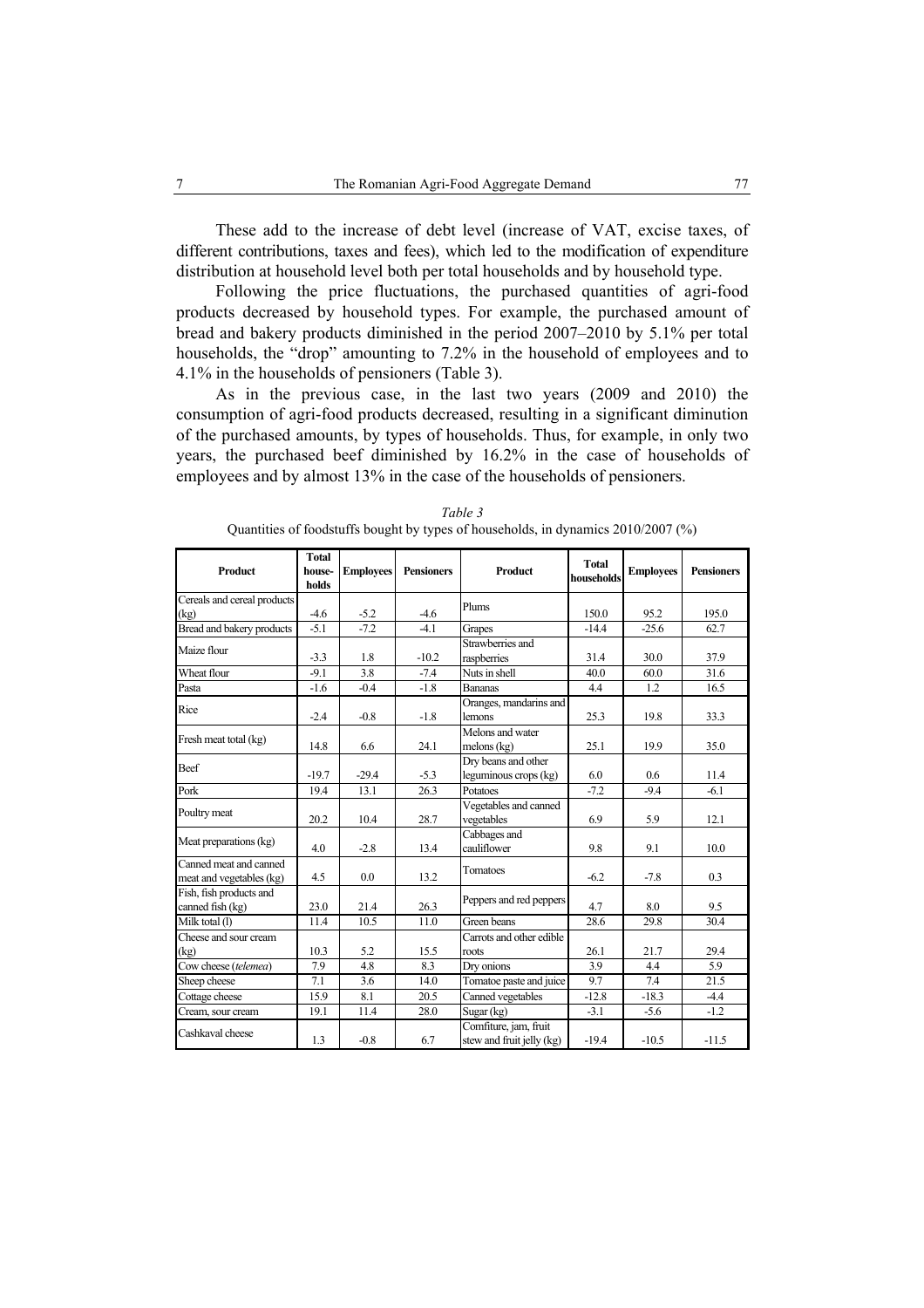|                      |         |         |         | Chocolate, candies,     |         |         |         |
|----------------------|---------|---------|---------|-------------------------|---------|---------|---------|
|                      |         |         |         |                         |         |         |         |
| Eggs (pieces)        |         |         |         | Turkish delight and     |         |         |         |
|                      |         |         |         | other sugary products   |         |         |         |
|                      | 2.9     | 0.9     | 5.0     | (kg)                    | 0.0     | $-0.4$  | 6.2     |
| Fats total (kg)      | $-0.3$  | $-2.6$  | 1.4     | $Ice-cream (kg)$        | $-4.5$  | $-15.4$ | 32.1    |
| Maize, sunflower and |         |         |         |                         |         |         |         |
| soybean oil          | 8.4     | 5.2     | 10.2    | Bee honey (kg)          | 29.0    | 21.1    | 41.2    |
| Margarine            | $-16.7$ | $-18.5$ | $-17.1$ | Coffee, tea, cocoa (kg) | 7.6     | 4.4     | 13.6    |
|                      |         |         |         | Mineral water and other |         |         |         |
| <b>Butter</b>        | 32.3    | 29.5    | 40.7    | soft drinks (I)         | 13.4    | 6.5     | 29.7    |
| Fruit total (kg)     | 17.6    | 10.3    | 32.8    | Alcoholic beverages (1) | $-0.3$  | $-6.0$  | 11.2    |
| Apples and pears     | 21.6    | 13.3    | 27.3    | Wine                    | $-7.8$  | $-9.3$  | 12.9    |
| Cherries and morello |         |         |         | Beer                    |         |         |         |
| cherries             | 7.7     | 1.9     | 16.7    |                         | 2.8     | $-4.5$  | 13.9    |
|                      |         |         |         | Plum brandy and other   |         |         |         |
| Apricots and peaches | 7.1     | $-3.5$  | 31.3    | natural brandy          | $-16.3$ | $-13.8$ | $-22.0$ |

*Source*: Calculations based on NIS data, 2011.

# **4.3. The approach to food demand by econometric methods**

In order to construct econometric models for the agri-food demand analysis, the present approach started from the following hypotheses:

• the resultative factor is considered to be the level of monthly average expenses for the procurement of four foodstuffs, namely: milk, eggs, cow cheese *(telemea)* and potatoes;

• for these four products, data on the yearly price and average consumption evolution were identified;

• as influence factors, the following were tested, by calculating the correlation coefficients: total monthly average income, average monthly consumption of products, average yearly price, population level and the average monthly quantities of the respective product that were bought;

• the calculations were made by total households, for the period 1997–2010, in 2010 prices.

On the basis of these considerations, for the product "*milk*" the following data series were constructed, identified as:

• milk expenses  $=$  average monthly expenses for buying milk;

• bought quantities  $=$  average monthly quantities of the respective product that were bought;

 $\bullet$  milk consumption = average milk consumption;

- milk price  $=$  average yearly milk price;
- population  $=$  number of the country's population (million inhabitants);

• total income  $=$  average monthly income of households, except for the values of incomes from self-consumption

In order to determine which of the above-mentioned indicators have a significant influence upon the level of expenses for milk procurement, the correlation coefficients were determined. These put into evidence that significant correlations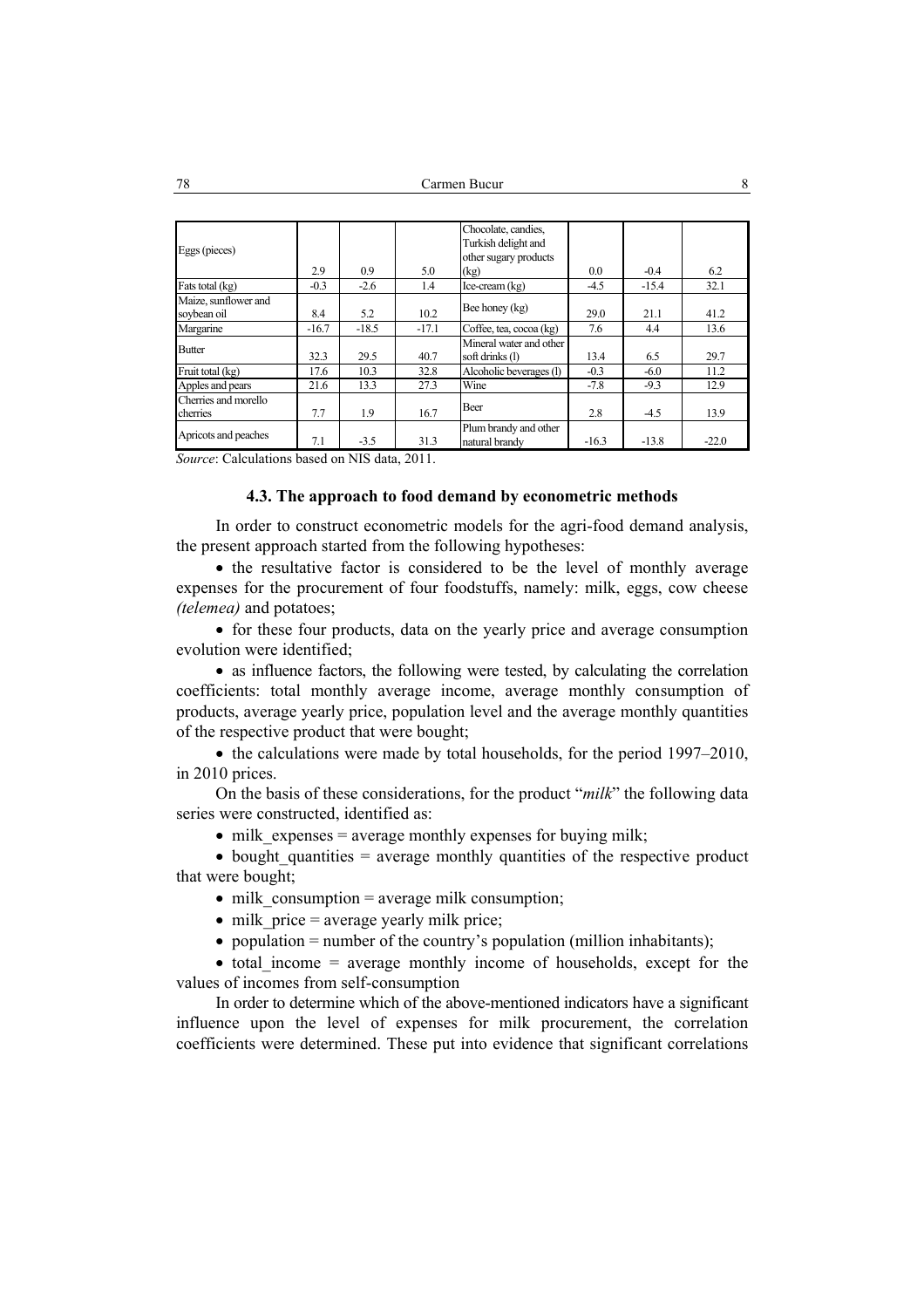exist between the level of expenses for milk procurement and: milk consumption, bought quantities, income level and price, the coefficient values ranging from 66.4% to 95.5%.

In determining the function that lies at the basis of the influence of effort indicators upon the level of expenses for milk procurement, the following indicators were taken into consideration:

- milk price;
- bought quantities:
- household income (self-consumption excluded).

On the basis of this information, the demand function was established under the form:

# *Milk\_expenses total\_income bought\_quantities milk\_price population*

In other words, the increase of expenditures for the procurement of milk by the households is possible only under the conditions of increasing incomes and increasing bought quantities, under the background of population diminution and taking into consideration a selling price increase by about 2 percent. Following the analysis of estimated parameters, it can be noticed that these are statistically significant, at a significant threshold of 5%.

As in column *Prob* the values of the probabilities associated to the *t-statistic* tests are lower than 0.05, we can state with a 95% probability that the estimated parameters are statistically significant. At the same time, by analyzing the data from the table, it can be noticed that 99.7% of the resultative variable variation is explained by the variation of explanatory variables included in the model. This high value of  $R^2$  reveals that the proposed model very well explains the economic phenomenon from the reality.

For the product "*cow cheese – telemea*" the following data series were constructed, identified as:

- $\bullet$  cheese expenses = expenses for buying cow cheese;
- bought quantities  $=$  quantities of the respective product that were bought;
- $\bullet$  cheese consumption = average cheese consumption;
- cheese price  $=$  price of cow cheese;
- population  $=$  number of the country's population (million inhabitants);

 $\bullet$  total income = income of households except for the values of incomes from self-consumption.

In order to determine which of the above-mentioned indicators have a significant influence upon the level of expenses for cow cheese procurement, the correlation coefficients were determined. These put into evidence that significant correlations exist between the level of expenses for cow cheese procurement and cheese consumption and its price, the coefficient values ranging from 67.5% to 69.4%.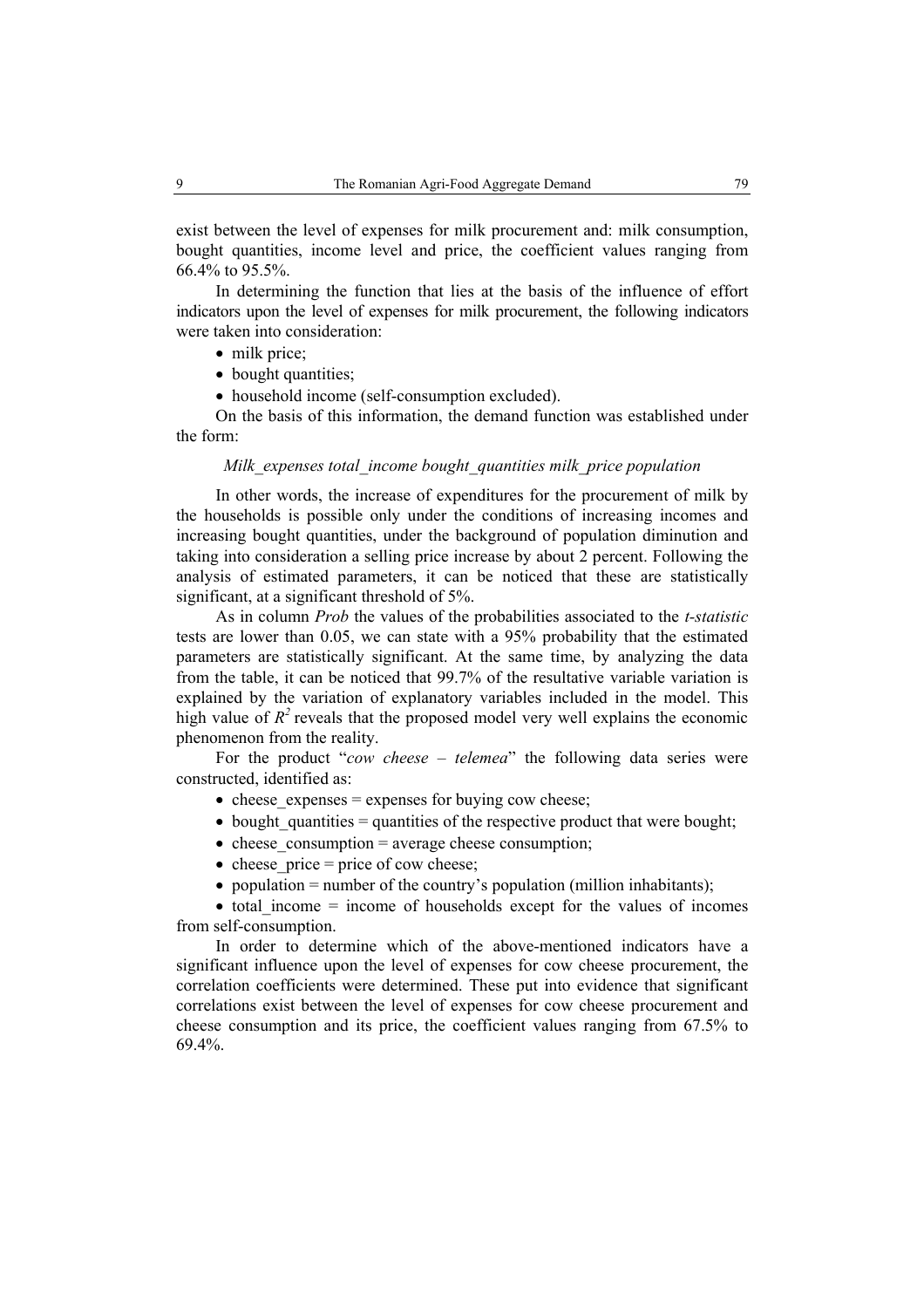In determining the function that lies at the basis of the influence of effort indicators upon the level of expenses for cheese procurement, the following indicators were taken into consideration:

- cheese price;
- average consumption.

On the basis of this information, a demand function under the following form was established:

# *cheese\_expenses c cheese-price cheese\_consumption*

This function reveals that the level of expenses for cow cheese *(telemea)*  procurement is also influenced by other parameters that can explain on a 20% basis the evolution of expenses. Analyzing the data from table, it can be noticed that 80.3% of the resultative variable variation is explained by the variation of explanatory variables included in the model. This high value of  $R^2$  reveals that the proposed model explains the economic phenomenon from the reality very well.

For the product *"eggs"* the following data series were constructed, identified as:

- eggs expenses  $=$  expenses for buying eggs;
- bought quantities  $=$  quantities of the respective product that were bought;
- egg consumption  $=$  average consumption of eggs;
- egg price  $=$  price of eggs;
- population  $=$  number of the country's population (million inhabitants);

 $\bullet$  total income = income of households except for the value of incomes from self-consumption.

In order to determine which of the above-mentioned indicators have a significant influence upon the level of expenses for the procurement of eggs, the correlation coefficients were determined. These put into evidence that significant correlations exist between the level of expenses for the procurement of eggs, egg price and household income, the coefficient values ranging from 57.6% to 72.6%.

In determining the function that lies at the basis of the influence of effort indicators upon the level of expenses for the procurement of eggs, the following indicators were taken into consideration:

- price level;
- income level.

On the basis of this information, the demand function was established, under the form:

## *Eggs\_expenses c egg\_price total\_income*

This function reveals that the level of expenses for the procurement of eggs is also influenced by other parameters that can explain the evolution of expenses for buying this product. Analyzing the data from table, it can be noticed that 64.6% of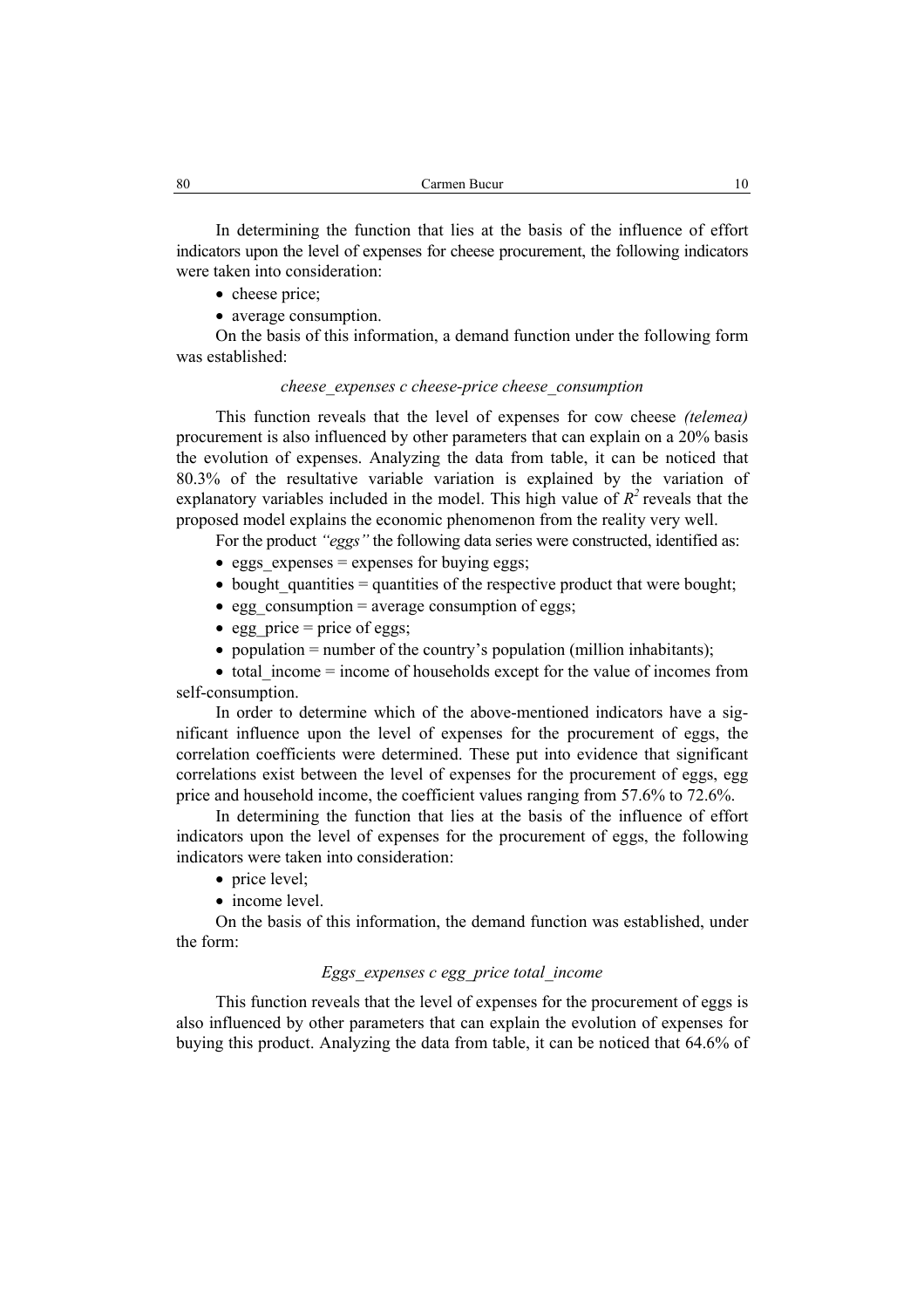the resultative variable variation is explained by the variation of explanatory variables included in the model. This high value of  $R^2$  reveals that the proposed model explains the economic phenomenon from the reality very well.

For the product "*potatoes*" the following data series were constructed, identified as:

- potatoe expenses  $=$  expenses for the procurement of potatoes;
- bought quantities = quantities of the respective product that were bought;
- $\bullet$  potatoe consumption = average potatoe consumption;
- potatoe  $\text{price} = \text{the price of potatoes};$
- population  $=$  number of the country's population (million inhabitants);

 $\bullet$  total income = income of households except for the value of incomes from self-consumption.

In order to determine which of the above-mentioned indicators have a significant influence upon the level of expenses for the procurement of potatoes, the correlation coefficients were determined. These put into evidence that a relatively low correlation exists between the level of expenses for the procurement of potatoes, the average consumption and the household income, ranging from 37.2% to 41.7%.

In determining the function that lies at the basis of the influence of effort indicators upon the level of expenses for the procurement of potatoes, the following indicators were taken into consideration:

- average consumption;
- the level of income.

On the basis of this information, the demand function was established, under the form:

#### *Potatoe\_expenses average\_consumption total\_income*

This function reveals that the level of expenses for the procurement of potatoes is also influenced by other parameters that can explain the evolution of expenses for buying this product. At the same time, analyzing the data from table, it can be noticed that 57% of the resultative variable variation is explained by the variation of explanatory variables included in the model. This value of  $R^2$  reveals that the proposed model can explain the economic phenomenon from the reality.

For testing models the following steps were followed:

a) testing the existence of auto-correlations at residue level;

b) making a test for residual normality, in order to check up if these follow a relatively normal distribution;

c) testing model stability, by using the *Cusum and Square Cusum* tests, as well as the *recursive coefficient* tests*.*

From the analysis of tests, it results that there are certain explanatory variable shocks that do not create obvious instability at the level of explained variable. In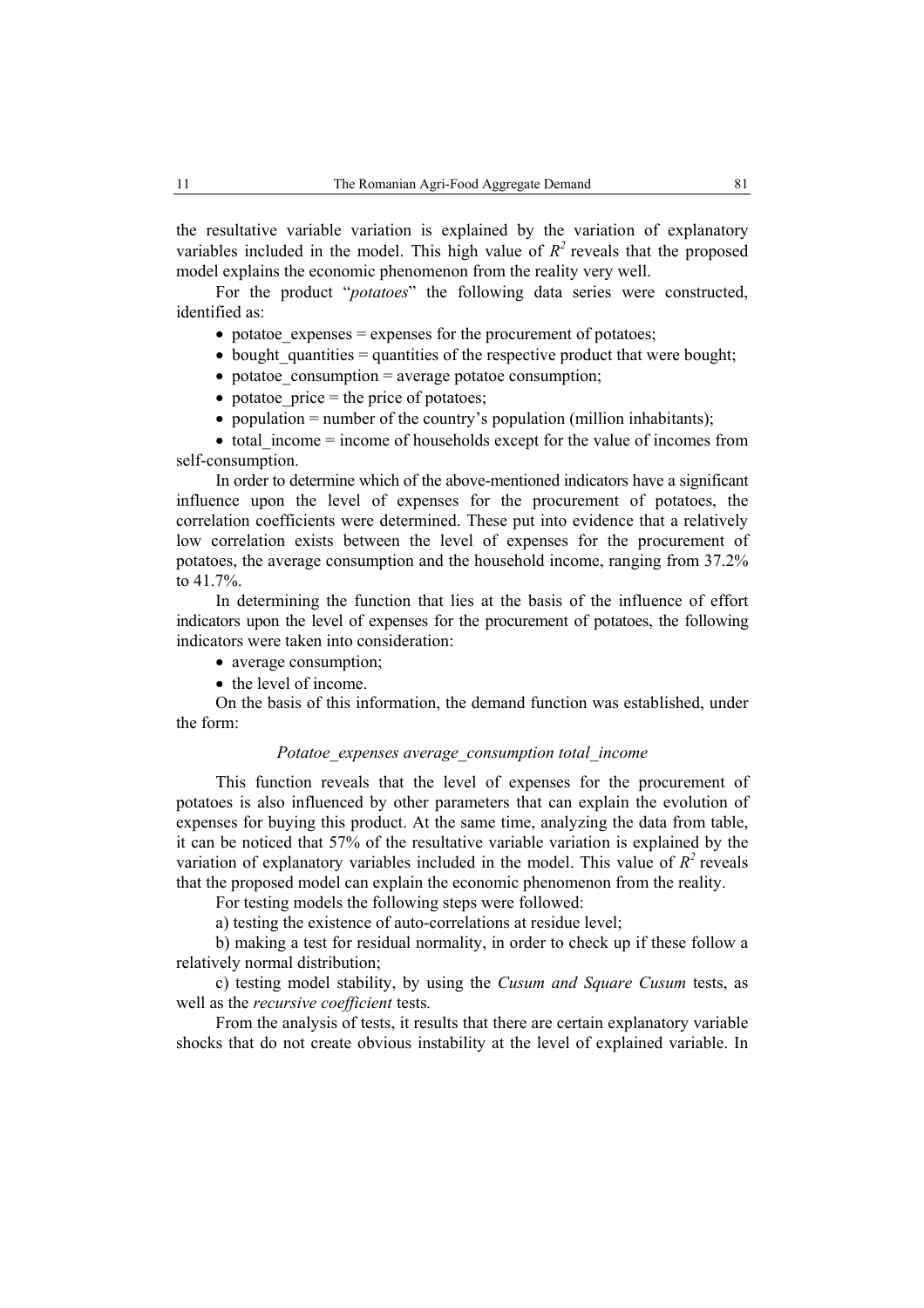their attempt to identify certain valid models, the introduction of other variables was attempted, as an experiment, which led to poorer results as regards the model testing inclusively, so that the proposed model was maintained and it was considered relevant.

On the basis of results, we can conclude that **the utilized models are valid and capture the evolution of expenses in relation to the influence factors to a large extent.** 

# **5. CONCLUSIONS**

The analysis of agri-food demand in the period 2007–2010 and mainly in the last two years, fully affected by the economic-financial crisis, revealed oscillating evolutions in all products, following the modifications produced in the structure of consumption, of incomes and selling prices.

One of the elements with essential impact upon the agri-food demand was represented by the diminution of incomes, both in nominal and in real terms. The diminution of incomes, as a result of the imposed budgetary constraints and of tax increases led to the agri-food demand constraint, as the households rather preferred low energy foodstuffs. Thus, in very many products of first necessity the consumption decreased, as a result of income fluctuations correlated with price increases.

The alarming increase of prices for non-food commodities and services determined the population's re-orientation towards products and services represented by rents, payment of medicine and utilities, etc.

The construction of econometric models to measure the influence of certain effort factors upon an effect variable – expenses for the procurement of a certain product, revealed the following aspects:

• For the product "*milk*", the expenses allocated to the procurement of this product largely depends upon the price, the bought amounts as well as upon the household income;

• For the *cow (telemea) cheese*, 80% of the oscillations of expenses for the procurement of this product are due to prices and consumed quantities;

• However, in *eggs* the variation of expenses is determined by the selling price and the household incomes;

• Finally, in *potatoes*, as one of the most important products in the population's diet, the oscillations of expenses for buying this product depend on the average consumption and the average income level.

Yet, it should be specified that both in the case of cow (*telemea*) cheese and of potatoes, the demand also depends on a series of factors that are related to the population's food behaviour.

However, the diminution of the consumption of agri-food products should represent a warning signal for decision-makers. The diminution of consumption,